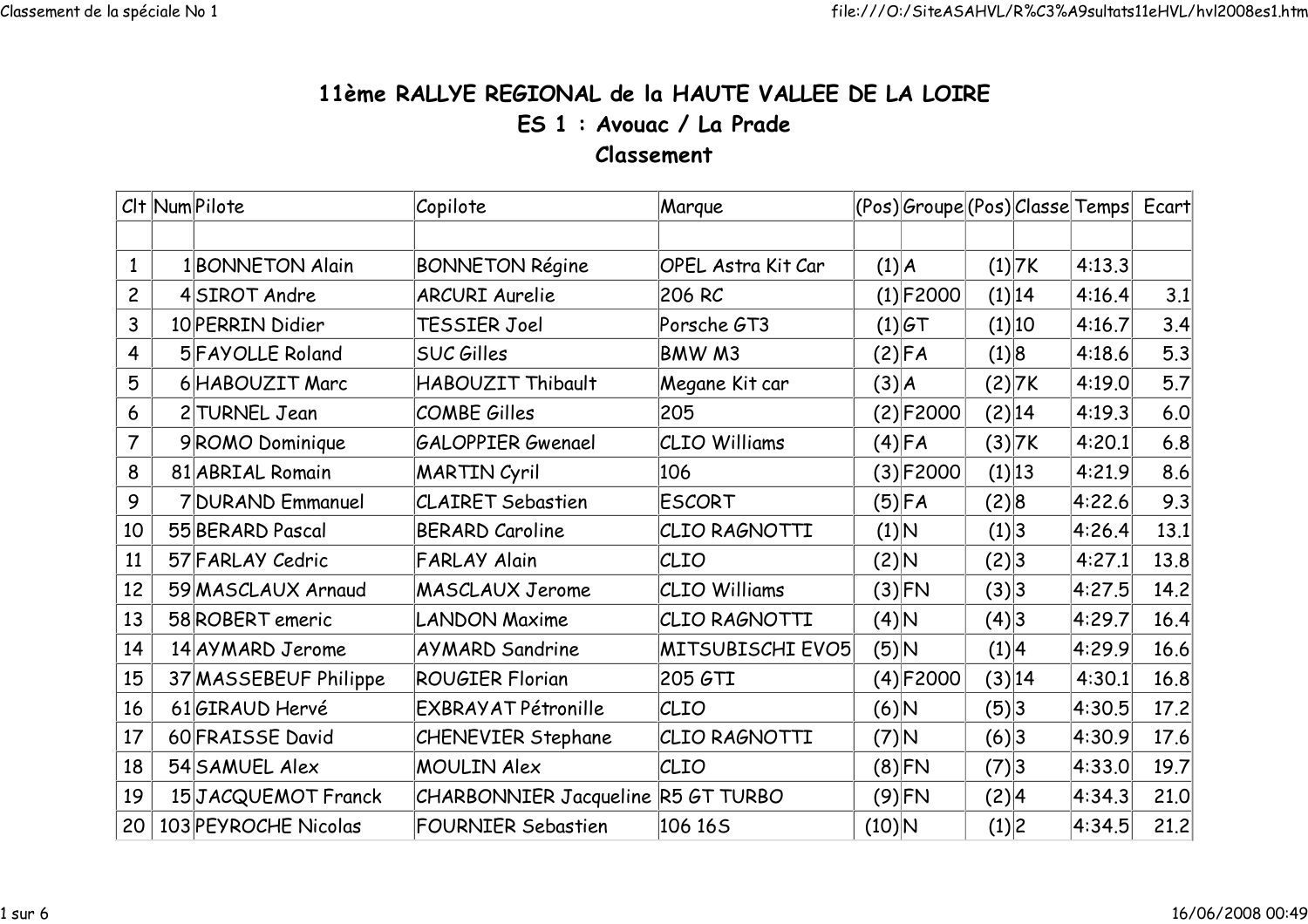| 21 | 38 PERRAUD Maurice      | PERRAUD Fiona              | Renault Clio        |                     | $(5)$ F2000  | $(4)$ 14 | 4:35.4 | 22.1 |
|----|-------------------------|----------------------------|---------------------|---------------------|--------------|----------|--------|------|
| 22 | 31 TETE Gary            | <b>TETE Edwin</b>          | 205                 |                     | $(6)$ F2000  | (5) 14   | 4:36.0 | 22.7 |
| 23 | 39 GAUTHIER Benoit      | <b>RIGAUDON Boris</b>      | R5 GT TURBO         |                     | $(7)$ F2000  | (6) 14   | 4:36.3 | 23.0 |
| 24 | 104 EXBRAYAT Robert     | EXBRAYAT Jérome            | <b>SAXO</b>         | $(11)\vert N$       |              | (2) 2    | 4:36.5 | 23.2 |
| 25 | 43 ARAUD Christian      | <b>MONTMEA Patrick</b>     | <b>BMW 320i</b>     |                     | $(8)$ F2000  | (7) 14   | 4:36.9 | 23.6 |
|    | 98 TURNEL Jean François | <b>TONY Eric</b>           | <b>SAXO</b>         | $(12)$ N            |              | (3) 2    | 4:36.9 | 23.6 |
| 27 | 89 REBOUL Jean Régis    | <b>FOMBARON Emilie</b>     | 106                 |                     | $(6)$ FA     | (1) 6    | 4:37.1 | 23.8 |
|    | 135 GALOP Nicolas       | <b>BISCOP Lucien</b>       | AX GTI              | $(13)$ FN           |              | (1) 1    | 4:37.1 | 23.8 |
| 29 | 79 ABRIAL Stephane      | <b>MARIE Daniel</b>        | 205                 |                     | $(9)$ F2000  | (2) 13   | 4:37.2 | 23.9 |
|    | 96 SEGEALET Landry      | <b>SEGEALET Fabien</b>     | <b>SAXO</b>         | $(14)$ N            |              | (4) 2    | 4:37.2 | 23.9 |
| 31 | 12 DESMARIS Karine      | <b>BESSAIRE Coralie</b>    | <b>SIERRA</b>       | $(15)$ FN           |              | (3) 4    | 4:37.4 | 24.1 |
| 32 | 56 GIRY Jean Philippe   | GUITTARD John              | CIVIC TYPE R        | $(16)$ <sup>N</sup> |              | (8)3     | 4:38.2 | 24.9 |
|    | 106 FLEURY Alain        | <b>BARDOUX Pauline</b>     | Peugeot 205 GTI     |                     | $(10)$ F2000 | (1) 12   | 4:38.2 | 24.9 |
| 34 | 45 MARREL Thierry       | <b>BONNET Vanessa</b>      | Peugeot 306 S16     |                     | $(7)$ FA     | (1) 7    | 4:38.8 | 25.5 |
| 35 | 27 MONTEILHET Gregory   | <b>MONTEILHET Anthony</b>  | CLIO                |                     | $(11)$ F2000 | (8) 14   | 4:38.9 | 25.6 |
| 36 | 87 DESGEORGES David     | <b>ROUDIL Mickael</b>      | 206 XS              | $(8)$ $A$           |              | (1) 6K   | 4:39.4 | 26.1 |
| 37 | 90 MAUREL Richard       | DELAYGUE Sandy             | 106 S16             | $(9)$ $A$           |              | (2) 6    | 4:39.6 | 26.3 |
| 38 | 111 MATHON Henri        | <b>BEDAGUE Rene</b>        | RALLYE <sub>3</sub> |                     | $(12)$ F2000 | (2) 12   | 4:40.9 | 27.6 |
|    | 117 BERNARD Michel      | <b>REOCREUX Alain</b>      | RALLYE <sub>3</sub> |                     | $(12)$ F2000 | (2) 12   | 4:40.9 | 27.6 |
| 40 | 80 VIAILLY Gilles       | <b>CHARLOT Chrystelle</b>  | Peugeot 106         |                     | $(14)$ F2000 | (3) 13   | 4:41.1 | 27.8 |
| 41 | 67 SEGUY Martial        | <b>ESTIVAL Franck</b>      | PEUGEOT 206         |                     | $(15)$ F2000 | $(4)$ 13 | 4:41.4 | 28.1 |
| 42 | 145 TUCOULAT Vincent    | TUCOULAT Alexandre         | 205 RALLYE          | $(17)$ FN           |              | (2) 1    | 4:42.1 | 28.8 |
| 43 | 20 FORESTIER Jean Luc   | <b>DURAND Marie Pierre</b> | R5 GT TURBO         | $(18)$ FN           |              | (4) 4    | 4:42.8 | 29.5 |
| 44 | 128 PEYRACHE Fabrice    | PORTE Thierry              | Peugeot 205 rallye  | $(10)$ FA           |              | (1) 5    | 4:43.6 | 30.3 |
| 45 | 147 DUPERAY Lionel      | <b>DUPERAY Christophe</b>  | AX GTI              | $(19)$ FN           |              | (3) 1    | 4:43.8 | 30.5 |
| 46 | 73 VEYRAC Jerome        | <b>VALOUR Christophe</b>   | 106                 |                     | $(16)$ F2000 | (5) 13   | 4:43.9 | 30.6 |
| 47 | 78 BUISSON Aurelien     | VALLENET Jérôme            | <b>SAXO</b>         |                     | $(17)$ F2000 | (6) 13   | 4:44.1 | 30.8 |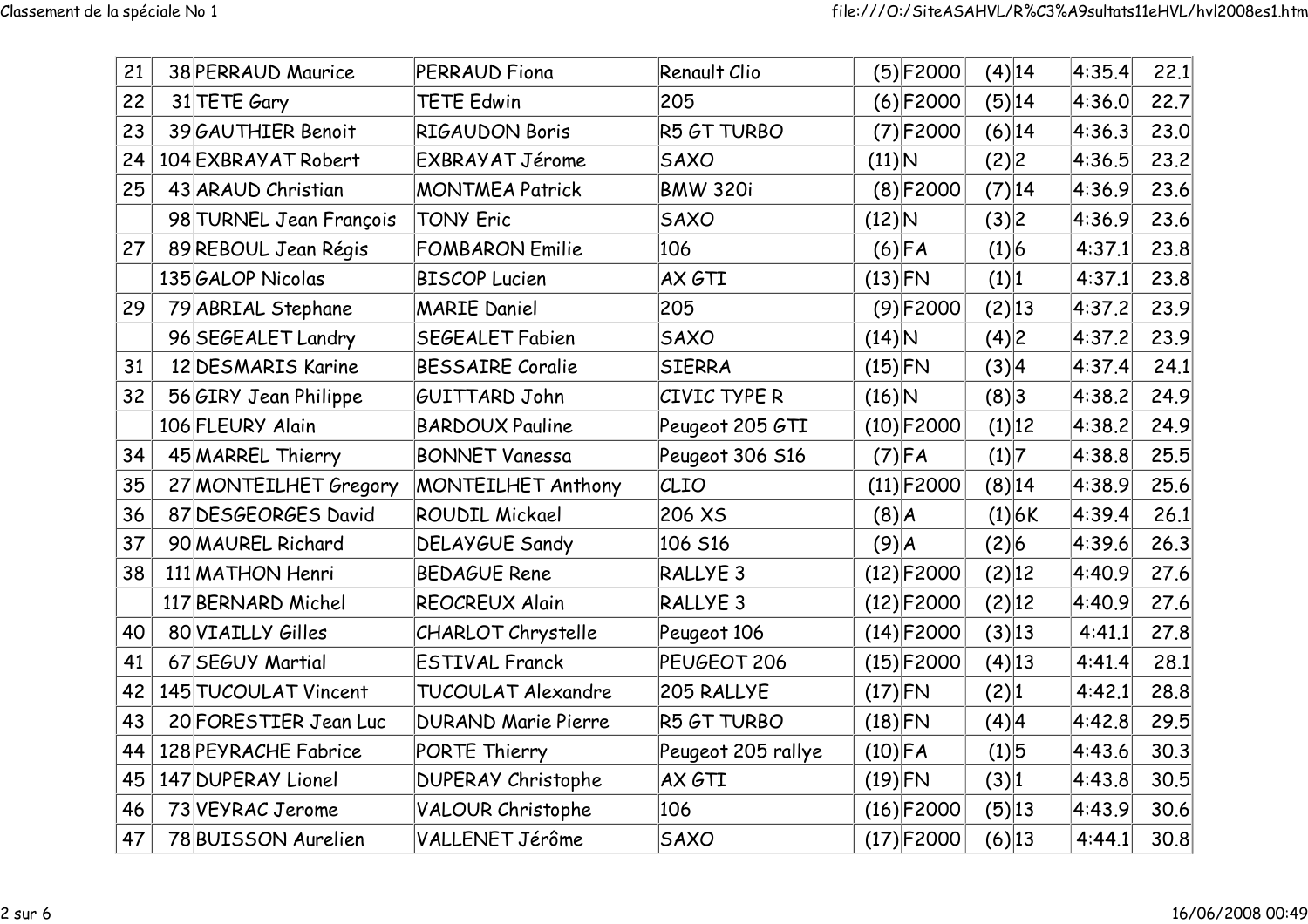| 48 | 100 TOURNEBIZE Mathieu | <b>TAVERNIER Laurent</b>    | PEUGEOT 106 S16         | $(20)$ FN  |               | (5) 2      | 4:44.3 | 31.0 |
|----|------------------------|-----------------------------|-------------------------|------------|---------------|------------|--------|------|
| 49 | 129 COMBE Fabien       | <b>ROBERT Jean Philippe</b> | <b>CITROEN AX SPORT</b> | $(11)$ FA  |               | (2)5       | 4:44.5 | 31.2 |
| 50 | 95 BERARD Roland       | <b>GIUEL Julien</b>         | <b>SAXO</b>             | $(21)$ N   |               | (6) 2      | 4:44.8 | 31.5 |
| 51 | 11 DESGEORGES Philippe | <b>DESGEORGES Laétitia</b>  | <b>SUBARU</b>           | $(12)$ $A$ |               | (3) 8      | 4:44.9 | 31.6 |
|    | 25 DI VINCENZO Cedric  | <b>PIRES Philippe</b>       | R5 GT TURBO             |            | $(18)$ F2000  | (9) 14     | 4:44.9 | 31.6 |
| 53 | 36 PEPIN Bernard       | <b>COINDE Ludovic</b>       | R5 GT TURBO             |            | $(19)$ F2000  | $(10)$ 14  | 4:45.0 | 31.7 |
|    | 53 PHILIS Steeves      | <b>CHARVOLINGuy</b>         | <b>CIVIC</b>            |            | $(22)$ N      | (9)3       | 4:45.0 | 31.7 |
|    | 91 CARROT Jeremie      | <b>BERGERON Florent</b>     | <b>SAXO</b>             |            | (13) A        | (3) 6      | 4:45.0 | 31.7 |
| 56 | 105LYOTARD Eric        | <b>BOISSY Laurence</b>      | <b>CITROEN SAXO VTS</b> |            | $(23)$ N      | (7) 2      | 4:46.3 | 33.0 |
| 57 | 92 BOUILHOL Frederic   | <b>MOULIN Christian</b>     | <b>SAXO</b>             |            | (14) A        | (4) 6      | 4:46.5 | 33.2 |
| 58 | 130 ARGAUD Cedric      | <b>HERITIER Gaethan</b>     | 106 XSI                 |            | $(15)$ FA     | (3) 5      | 4:46.7 | 33.4 |
| 59 | 118 MALLET Thierry     | <b>DEGACHE Mickael</b>      | RALLYE <sub>2</sub>     |            | $(20)$ F2000  | $(4)$ 12   | 4:47.1 | 33.8 |
| 60 | 52 BENNASAR Michel     | <b>JULIEN Sébastien</b>     | CLIO RAGNOTTI           |            | $(24)$ N      | (10) 3     | 4:47.4 | 34.1 |
|    | 124 SOLEILLANT Adrien  | <b>PEREIRA Jerome</b>       | 106 XSI                 | $(16)$ FA  |               | $(4)$ 5    | 4:47.4 | 34.1 |
| 62 | 77 ROCHE Frédéric      | <b>COMBE Ludovic</b>        | Peugeot 205 GTI         |            | $(21)$ F2000  | (7) 13     | 4:47.9 | 34.6 |
| 63 | 21 VOLLE Cyril         | <b>ASTIER Marie Ange</b>    | R5 GT Turbo             | $(25)$ FN  |               | (5) 4      | 4:48.1 | 34.8 |
| 64 | 29 MEZOUAR Mohamed     | PAGE Mickaël                | GOLF                    |            | $(22) $ F2000 | (11) 14    | 4:48.5 | 35.2 |
|    | 44 AUBOYER Johann      | <b>AUBOYER Gabriel</b>      | RENAULT 11 TURBO        |            | $(22)$ F2000  | (11) 14    | 4:48.5 | 35.2 |
| 66 | 24 FAYOLLE Florian     | <b>BAYARD Anthony</b>       | R5 GT TURBO             |            | $(24)$ F2000  | (13) 14    | 4:48.9 | 35.6 |
| 67 | 18 MOURY Frédéric      | VASSEL José                 | R5 GT TURBO             | $(26)$ FN  |               | (6) 4      | 4:49.2 | 35.9 |
|    | 42 ROUCHOUSE Franck    | <b>MERCHIONNE Stephane</b>  | <b>BMW 320i</b>         |            | $(25)$ F2000  | $(14)$  14 | 4:49.2 | 35.9 |
| 69 | 137 ORIOL Jean Marie   | <b>GIRARD Benoit</b>        | AX GTI                  | $(27)$ FN  |               | (4) 1      | 4:49.4 | 36.1 |
| 70 | 144 GRAND Sylvain      | <b>DUCRAY Pauline</b>       | <b>AX SPORT</b>         | $(28)$ FN  |               | (5) 1      | 4:49.5 | 36.2 |
| 71 | 127 ABRIAL Anthony     | <b>CONDON Gaëtan</b>        | Peugeot 106 Rallye      | $(17)$ FA  |               | $(5)$ 5    | 4.49.9 | 36.6 |
| 72 | 97 VIGNAL Vincent      | <b>CHAPUIS Jordan</b>       | 106                     | $(29)$ FN  |               | (8) 2      | 4:51.5 | 38.2 |
|    | 142 CHAMBRON Gregory   | ROUCHON Sylvain             | AX GTI                  | $(29)$ FN  |               | (6) 1      | 4:51.5 | 38.2 |
| 74 | 48 DURET Eric          | <b>COLOMBAN Cedric</b>      | CLIO                    | $(18)$ FA  |               | (2) 7      | 4:52.1 | 38.8 |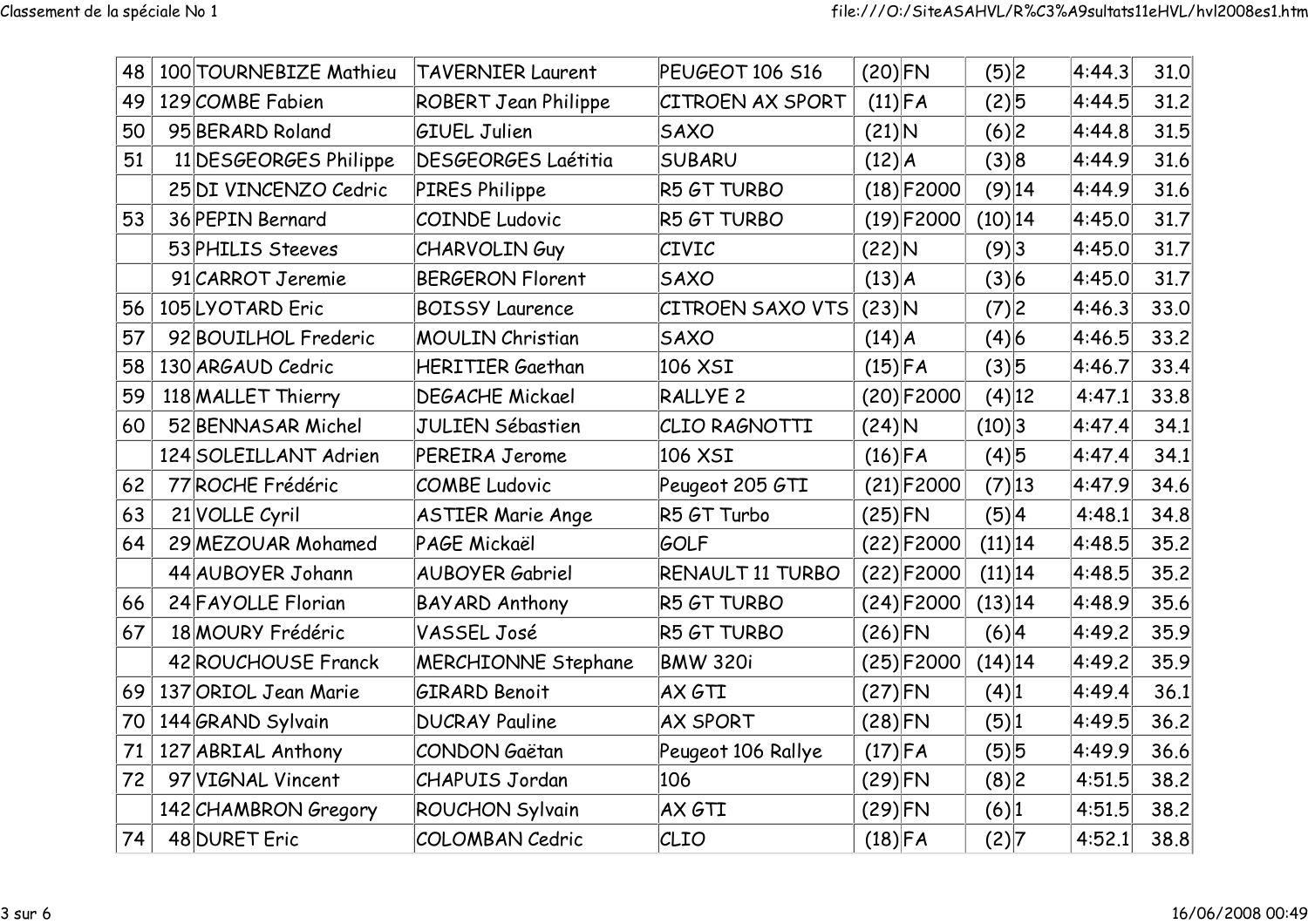| 75  | 69 ROCHETIN Emmanuel  | <b>GIDON Julien</b>                 | 205                 |           | $(26)$ F2000 | $(8)$ 13           | 4:53.0 | 39.7 |
|-----|-----------------------|-------------------------------------|---------------------|-----------|--------------|--------------------|--------|------|
| 76  | 102 COUDERT Alexandre | <b>DEBOND Stéphane</b>              | PEUGEOT 106 S16     | $(31)$ FN |              | (9)2               | 4:53.2 | 39.9 |
|     | 146 FOURNIER Frederic | <b>MARSAUD Vincent</b>              | <b>POLO</b>         | $(31)$ N  |              | (7) 1              | 4:53.2 | 39.9 |
| 78  | 115 LEVEQUE Marc      | LEVEQUE Guillaume                   | Talbot SAMBA        |           | $(27)$ F2000 | (5) 12             | 4:53.3 | 40.0 |
| 79  | 149 BERARD Romain     | PISSIS Eric                         | 205 RALLYE          |           | $(28)$ F2000 | (1) 11             | 4:53.8 | 40.5 |
| 80  | 51 LIMOUZIN Laurent   | <b>COMBIER Laurent</b>              | CLIO <sub>165</sub> | $(33)$ FN |              | (11) 3             | 4:53.9 | 40.6 |
| 81  | 46 PETITPA Francisque | ROLHION Rémi                        | Renault MEGANE      | (19) A    |              | (3) 7              | 4:54.0 | 40.7 |
| 82  | 75 VEY Remy           | <b>MIRMAND Jeremy</b>               | 205                 |           | $(29)$ F2000 | $(9)$ 13           | 4:54.2 | 40.9 |
| 83  | 131 MOUNIER Michael   | <b>BERNE Geraldine</b>              | 205 RALLYE          | $(20)$ FA |              | (6)5               | 4:54.4 | 41.1 |
| 84  | 26 CHAREYRON Clément  | BERNARD Pierre AlexandreR5 GT TURBO |                     |           | $(30)$ F2000 | $(15)$  14         | 4:55.0 | 41.7 |
|     | 94 FAYOLLE Maxime     | <b>BONNARD Alexandre</b>            | Peugeot 205         | $(34)$ FN |              | (10) 2             | 4:55.0 | 41.7 |
| 86  | 19 PERRUSSEL Stephane | ALLIBERT Cyril                      | R5 GT TURBO         | $(35)$ FN |              | (7) 4              | 4:55.3 | 42.0 |
| 87  | 113 CHIPIER Sébastien | <b>VACHER Venceslas</b>             | AX GTI              |           | $(31)$ F2000 | $(6)$  12          | 4:55.5 | 42.2 |
| 88  | 28 REYNARD Philippe   | <b>CARRET Pierre Jean</b>           | <b>BMW 320</b>      |           | $(32)$ F2000 | $(16)$  14         | 4:56.4 | 43.1 |
|     | 107 FIASSION Antoine  | <b>FIASSION Roland</b>              | 106 XSI             |           | $(32)$ F2000 | (7) 12             | 4:56.4 | 43.1 |
| 90  | 120 COURRIOL Pascal   | <b>PUGNERE Marina</b>               | 106                 |           | $(34)$ F2000 | $(8)$ 12           | 4:57.1 | 43.8 |
| 91  | 68 REOCREUX Eric      | REOCREUX Cedrik                     | 205 GTI             |           | $(35)$ F2000 | $(10)$ 13          | 4:58.7 | 45.4 |
| 92  | 82 ZMY SLOWSKI David  | <b>ZMYSLOWSKI Pierre</b>            | 205 GTI             |           | $(36)$ F2000 | (11) 13            | 4:58.8 | 45.5 |
|     | 139 BERARD David      | <b>DESSALCES Armand</b>             | 205                 | $(36)$ FN |              | (8) 1              | 4:58.8 | 45.5 |
| 94  | 110 PRAT Anthony      | <b>BOYER Bernard</b>                | 106 Rallye          |           | $(37)$ F2000 | $(9)$ 12           | 4:59.2 | 45.9 |
| 95  | 74 BERTHET Eric       | <b>BROSSAT Sébastien</b>            | Visa GTI            |           | $(38)$ F2000 | $(12)$ 13          | 4:59.7 | 46.4 |
| 96  | 17 SAGNARD Yvan       | <b>MEVIAL Aurelie</b>               | R5 GT TURBO         | $(37)$ FN |              | (8) 4              | 4:59.8 | 46.5 |
| 97  | 99 TRANCHANT Herve    | <b>LAPALUS Andre</b>                | <b>CIVIC</b>        | $(38)$ FN |              | (11) 2             | 5:00.1 | 46.8 |
|     | 133 SALETTE Franck    | <b>FATISSON Dimitri</b>             | Peugeot 106 XSI     | $(38)$ FN |              | $(9)$ <sup>1</sup> | 5:00.1 | 46.8 |
| 99  | 84 MOUTTET Mathieu    | <b>MOUTTET Guillaume</b>            | CLIO                |           | $(39)$ F2000 | (13) 13            | 5:00.5 | 47.2 |
| 100 | 136 MASSON Lionel     | <b>ESTEVENON David</b>              | AX GTI              | $(40)$ FN |              | (10) 1             | 5:00.6 | 47.3 |
| 101 | 76 MAGAR Anthony      | <b>FAURE Michael</b>                | Peugeot 205 GTI     |           | $(40)$ F2000 | $(14)$ 13          | 5:00.7 | 47.4 |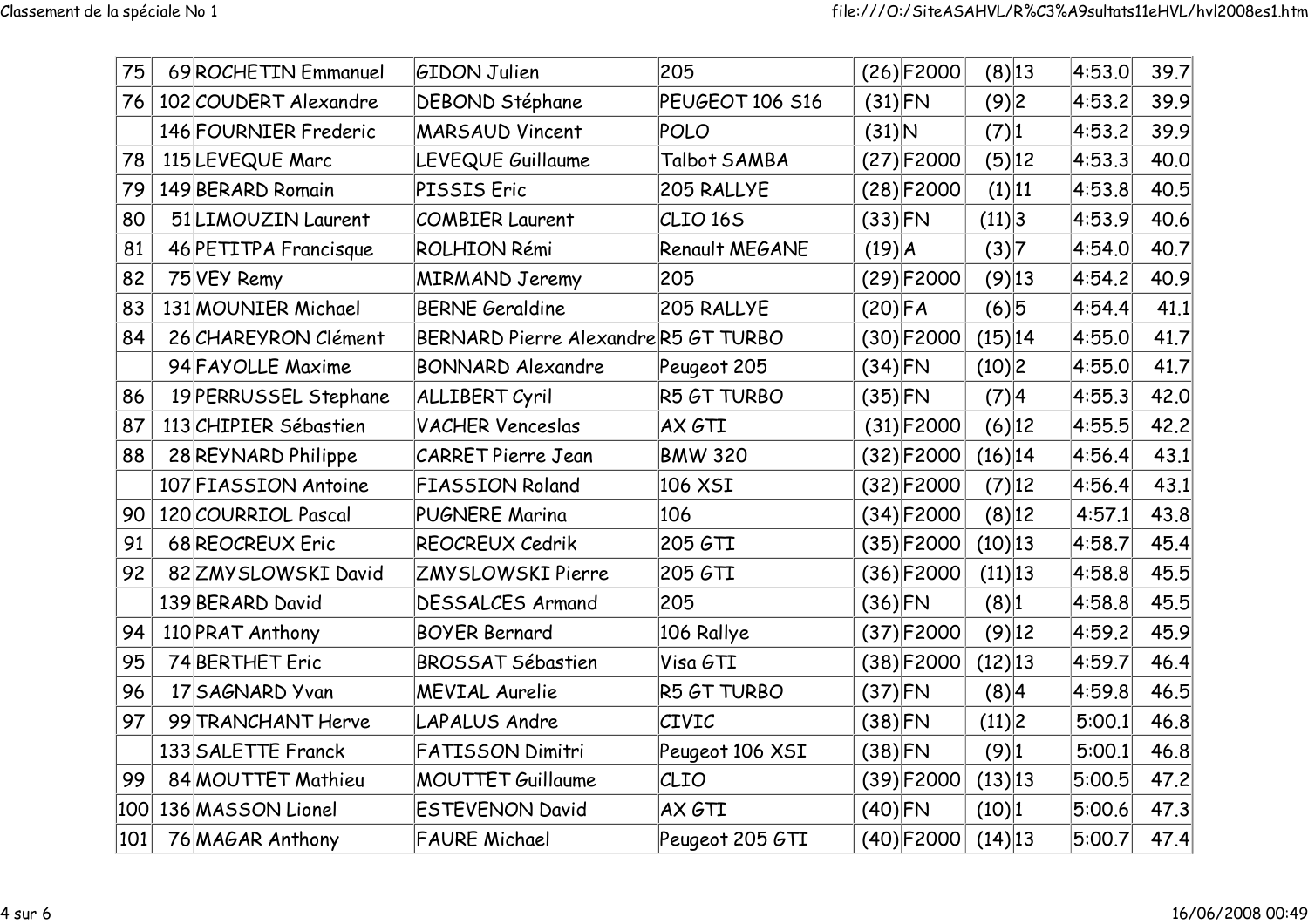| 102 | 114 PEYRELON Rémi                         | <b>VEY Maxime</b>          | peugeot 106 XSI     |           | $(41)$ F2000 | $(10)$ 12  |          | 5:00.9                      | 47.6          |
|-----|-------------------------------------------|----------------------------|---------------------|-----------|--------------|------------|----------|-----------------------------|---------------|
| 103 | 112 DREVET Laurent                        | <b>NERSINO Damien</b>      | AX                  |           | $(42)$ F2000 | (11) 12    |          | 5:01.3                      | 48.0          |
| 104 | 119 BROUILLOUX Julien                     | <b>BERGEON Marie</b>       | 205 RALLYE          |           | $(43)$ F2000 | $(12)$ 12  |          | 5:03.2                      | 49.9          |
| 105 | 125 LIABOT Rémy                           | <b>BEYSSON Fabienne</b>    | Peugeot 205 RALLYE  | $(21)$ FA |              | (7) 5      |          | 5:05.6                      | 52.3          |
| 106 | 49 BONTEMPS Bertrand                      | <b>BOURAT Sébastien</b>    | Peugeot 306 GTI 16s | $(22)$ FA |              | (4) 7      |          | 5:05.7                      | 52.4          |
| 107 | 109 GARCIA Herve                          | <b>CHAMBE</b> Adrien       | <b>SAMBA</b>        |           | $(44)$ F2000 | $(13)$ 12  |          | 5:05.8                      | 52.5          |
| 108 | 30 FERRIERE Thomas                        | <b>FERRIERE Romain</b>     | 205 GTI             |           | $(45)$ F2000 | $(17)$  14 |          | 5:06.9                      | 53.6          |
| 109 | 141 DUCLAUX Maxime                        | DE SAUSA Chrystele         | 205 RALLYE          | $(41)$ FN |              | (11) 1     |          | 5:07.1                      | 53.8          |
| 110 | 70 PERROUX Julien                         | GARCIA Aurelie             | 106 S 16            |           | $(46)$ F2000 | $(15)$  13 |          | 5:07.2                      | 53.9          |
| 111 | 148 VERILHAC Sebastien                    | <b>OLLIER Guy</b>          | 106 Rallye          | $(42)$ FN |              | (12) 1     |          | 5:07.7                      | 54.4          |
| 112 | 34 DORY Nicolas                           | DORY Cyril                 | CLIO                |           | $(47)$ F2000 | $(18)$  14 |          | 5:07.8                      | 54.5          |
| 113 | 143JOUBERT Mickael                        | JOUBERT Jonathan           | AX GTI              | $(43)$ FN |              | (13) 1     |          | 5:08.4                      | 55.1          |
| 114 | 134 ABRIAL Pierre                         | <b>COSTE Thomas</b>        | 205 Rallye          | $(44)$ FN |              | (14) 1     |          | 5:10.0                      | 56.7          |
| 115 | 35 BENY Gilles                            | <b>BENY Jeremy</b>         | 309 GTI 16S         |           | $(48)$ F2000 | $(19)$ 14  |          | 5:10.2                      | 56.9          |
| 116 | 85 GIBERT Christophe                      | <b>BOIRON Anthony</b>      | 205                 |           | $(49)$ F2000 | $(16)$ 13  |          | 5:10.4                      | 57.1          |
| 117 | 108 PITAVAL Yvon                          | GOUTAGNY Anthony           | TALBOT SAMBA        |           | $(50)$ F2000 | $(14)$  12 |          | 5:10.5                      | 57.2          |
| 118 | 138 BERNIN Cyrille                        | <b>CAGNIN Philippe</b>     | <b>AX SPORT</b>     | $(45)$ FN |              | (15) 1     |          | 5:10.7                      | 57.4          |
| 119 | 126 DECOUCHE Julien                       | <b>CHAPELIER Jean Noël</b> | Peugeot 205 rallye  | $(23)$ FA |              |            | $(1)$ 5K | 5:12.5                      | 59.2          |
| 120 | 83 CROUZET Mathieu                        | <b>CHARRE Simon</b>        | 205 GTI             |           | $(51)$ F2000 | $(17)$  13 |          | 5:15.9 1:02.6               |               |
| 121 | 101 ROCHEDY Fabrice                       | <b>GAY Maryline</b>        | 205 GTI             | $(46)$ FN |              | (12) 2     |          | 5:17.2 1:03.9               |               |
| 122 | 140 BARTHELEMY Sébastien BRUCHET Mireille |                            | 205 RALLYE          | $(47)$ FN |              | (16) 1     |          | $5:17.4$ 1:04.1             |               |
| 123 | 65 PRADIER Luc                            | <b>GOUGIS Bertrand</b>     | Peugeot 205 GTI     |           | $(52)$ F2000 | $(18)$ 13  |          |                             | 5:19.1 1:05.8 |
| 124 | 150 ROUDIL Nicolas                        | LYOTARD Raphael            | 205                 |           | $(53)$ F2000 | (2) 11     |          | 5:25.5 1:12.2               |               |
| 125 | 122 THOINON Sébastien                     | <b>BERT Sophie</b>         | Peugeot 104 ZS      |           | $(54)$ F2000 | $(15)$  12 |          | 5:34.1 1:20.8               |               |
| 126 | 72 LEBON Boris                            | <b>FONLUPT Nicolas</b>     | 106 Rallye          |           | $(55)$ F2000 | $(19)$ 13  |          | 5:39.5 1:26.2               |               |
| 127 | 32 PARIS David                            | <b>ALBERELLI Yoann</b>     | R5 GT TURBO         |           | $(56)$ F2000 | $(20)$ 14  |          | 5:46.5 1:33.2               |               |
| 128 | 151 BONNEFOY Bernard                      | <b>BONNEFOY Jeremy</b>     | 104                 |           | $(57)$ F2000 | (3) 11     |          | $\left 5:48.3\right 1:35.0$ |               |